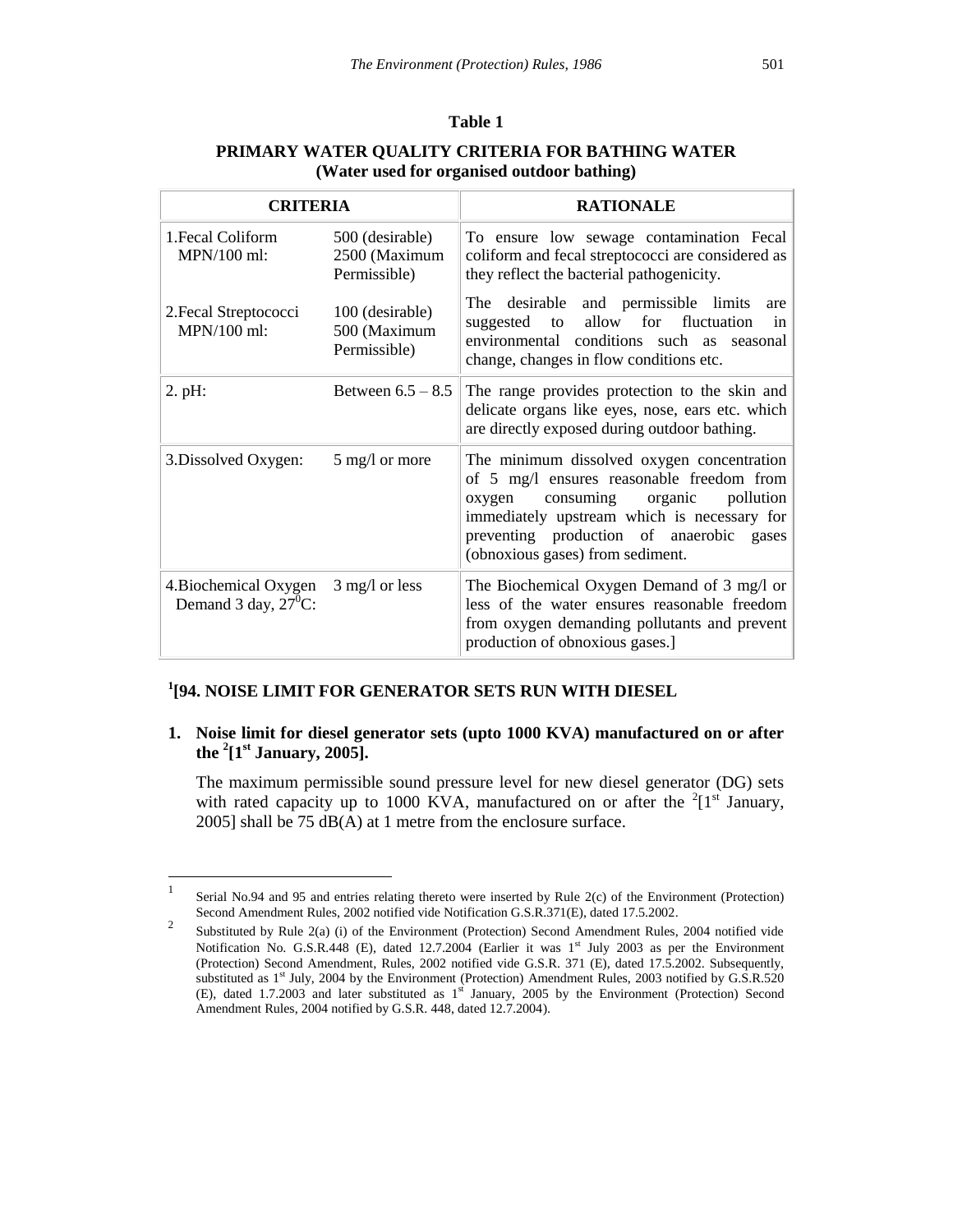The diesel generator sets should be provided with integral acoustic enclosure at the manufacturing stage itself.

The implementation of noise limit for these diesel generator sets shall be regulated as given in paragraph 3 below.

#### **2. Noise limit for DG sets not covered by paragraph 1.**

Noise limits for diesel generator sets not covered by paragraph 1, shall be as follows:

- 2.1 Noise from DG set shall be controlled by providing an acoustic enclosure or by treating the room acoustically, at the users end.
- 2.2 The acoustic enclosure or acoustic treatment of the room shall be designed for minimum 25 dB (A) insertion loss or for meeting the ambient noise standards, whichever is on the higher side (if the actual ambient noise is on the higher side, it may not be possible to check the performance of the acoustic enclosure/acoustic treatment. Under such circumstances the performance may be checked for noise reduction upto actual ambient noise level, preferably, in the night time). The measurement for Insertion Loss may be done at different points at 0.5 m from the acoustic enclosure/room, and then averaged.
- 2.3 The DG set shall be provided with proper exhaust muffler with insertion loss of minimum  $25$  dB(A).
- 2.4 These limits shall be regulated by the State Pollution Control Boards and the State Pollution Control Committees.
- 2.5.Guidelines for the manufacturers/users of Diesel Generator sets shall be as under:
	- 1. The manufacturer shall offer to the user a standard acoustic enclosure of 25 dB(A) insertion loss and also a suitable exhaust muffler with insertion loss of  $25$  dB(A).
	- 2. The user shall make efforts to bring down the noise levels due to the DG set, outside his premises, within the ambient noise requirements by proper siting and control measures.
	- 3. Installation of a DG set must be strictly in compliance with the recommendations of the DG set manufacturer.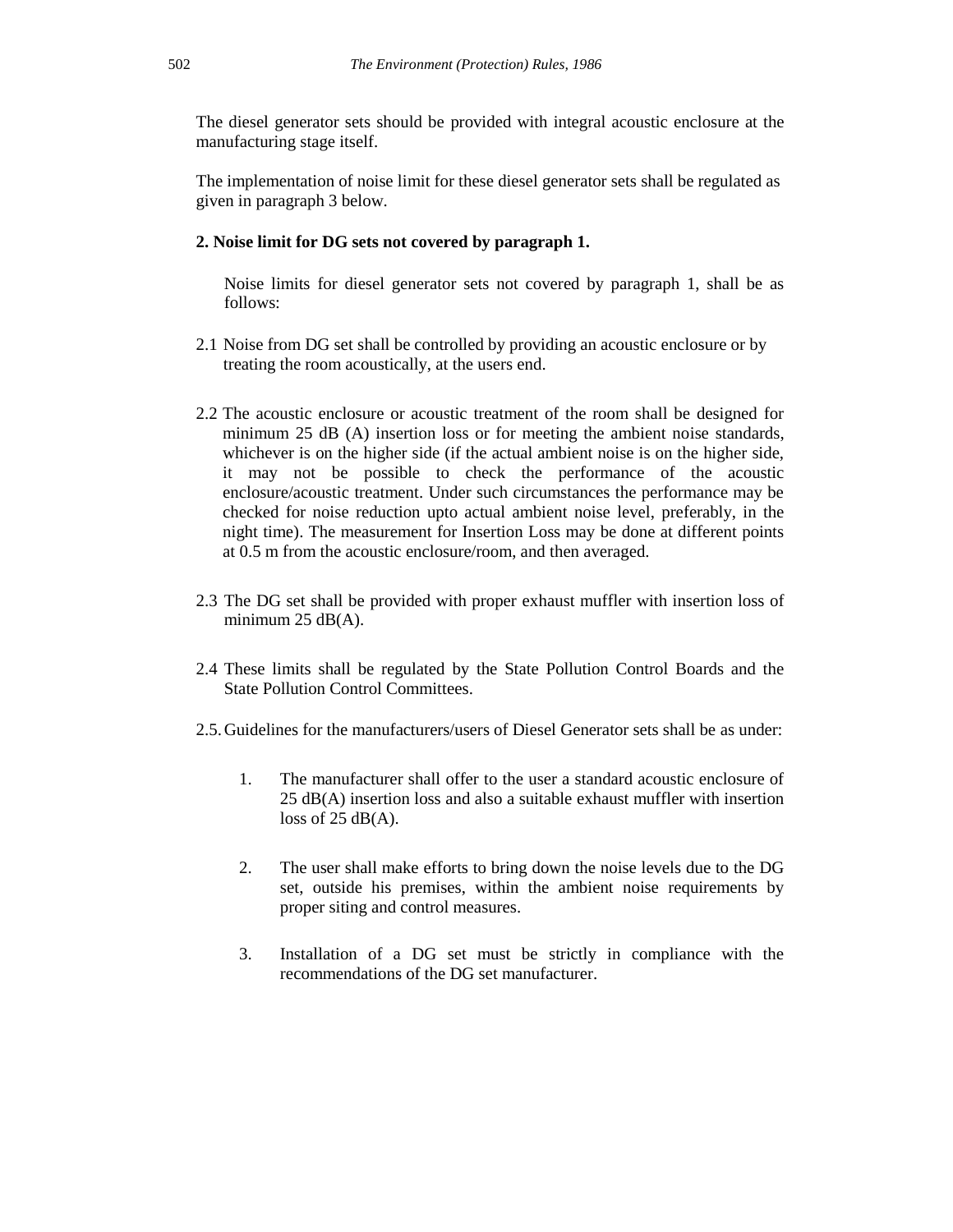4. A proper routine and preventive maintenance procedure for the DG set should be set and followed in consultation with the DG set manufacturer which would help prevent noise levels of the DG set from deteriorating with use.

### **3. LIMITS OF NOISE FOR DG SETS (UPTO 1000 KVA) MANUFACTURED ON OR AFTER THE** <sup>1</sup> **[1 ST JANUARY, 2005].**

#### **3.1 Applicability**

- 1. These rules apply to DG sets upto 1000 KVA rated output, manufactured or imported in India, on or after  $\frac{1}{1}$ [1<sup>st</sup> January, 2005].
- 2. These rules shall not apply to:
	- (a) DG sets manufactured or imported for the purpose of exports outside India; and
	- (b) DG sets intended for the purpose of sample and not for sale in India.

#### **3.2 Requirement of Certification**

 $2$ [Every manufacturer or assembler or importer (hereinafter referred to as "manufacturer")] of DG set (hereinafter referred to as "product") to which these regulations apply must have valid certificates of Type Approval and also valid certificates of Conformity of Production for each year, for all the product models being  $\frac{3}{2}$ [manufactured or assembled or imported] from  $\frac{1}{2}$ [1<sup>st</sup> January, 2005] with the noise limit specified in paragraph 1.

#### **3.3 Sale, import or use of DG sets not complying with the rules prohibited**

No person shall sell, import or use of a product model, which is not having a valid Type Approval certificate and Conformity of Production certificate.

 $\frac{1}{1}$ Substituted by Rule 2(a) (i) of the Environment (Protection) Second Amendment Rules, 2004 notified vide Notification No. G.S.R.448 (E), dated 12.7.2004 (Earlier it was  $1<sup>st</sup>$  July 2003 as per the Environment (Protection) Second Amendment, Rules, 2002 notified vide G.S.R. 371 (E), dated 17.5.2002. Subsequently, substituted as 1<sup>st</sup> July, 2004 by the Environment (Protection) Amendment Rules, 2003 notified by G.S.R.520 (E), dated 1.7.2003 and later substituted as  $1<sup>st</sup>$  January, 2005 by the Environment (Protection) Second Amendment Rules, 2004 notified by G.S.R. 448, dated 12.7.2004).

<sup>2</sup> Substituted by Rule 2(a) (i) of the Environment (Protection) Eighth Amendment Rules, 2008 notified by G.S.R.752 (E), dated 24.10.2008.

<sup>3</sup> Substituted by Rule 2(a) (ii) of the Environment (Protection) Eighth Amendment Rules, 2008 notified by G.S.R.752 (E), dated 24.10.2008.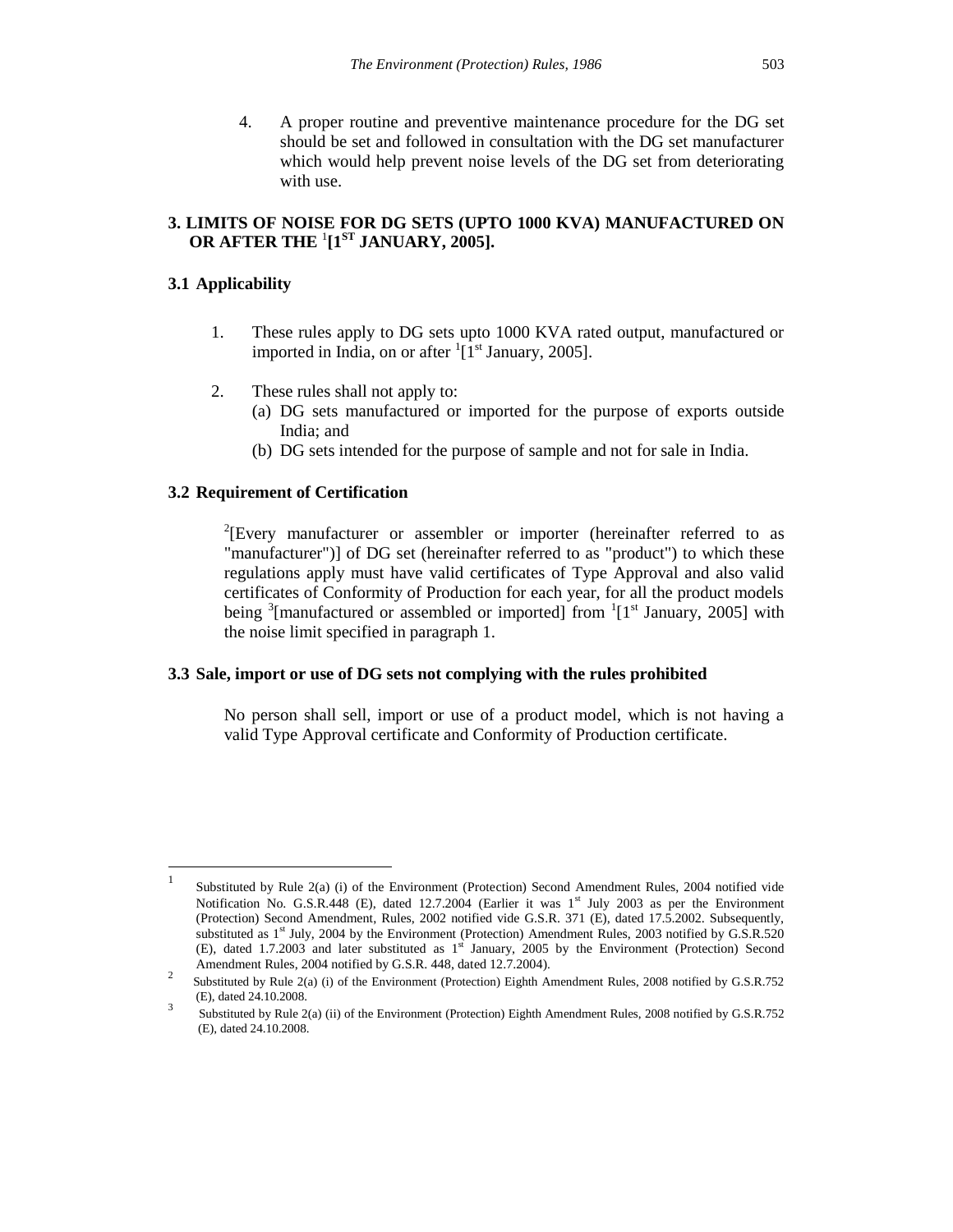### **3.4 Requirement of Conformance Labelling**

- (i) The  $\frac{1}{2}$  [manufacturer] of the 'product' must affix a conformance label on the product meeting the following requirements:
	- (a) The label shall be durable and legible.
	- (b) The label shall be affixed on a part necessary for normal operation of the 'product' and not normally requiring replacement during the 'product' life.
	- (ii) The conformance label must contain the following information:
		- (a) Name and address of the  $2$ [manufacturer] (if the address is described in the owner's manual, it may not be included in the label.)
		- (b) Statement "This product conforms to the Environment (Protection) Rules,1986".
		- (c) Noise limit viz. 75  $dB(A)$  at 1 m.
		- (d) Type approval certificate number.
		- (e) Date of manufacture of the product.

#### **3.5 Nodal Agency**

- (i) The Central Pollution Control Board shall be the nodal agency for implementation of these regulations.
- (ii) In case of any dispute or difficulty in implementation of these regulations, the matter shall be referred to the nodal agency.
- (iii) The nodal agency shall constitute a Committee to advise it on all matters; including the disputed matters, related to the implementation of these regulations.

#### **3.6 Authorised agencies for certification**

The following agencies are authorized to carry out such tests as they deem necessary for giving certificates for Type Approval and Conformity of Production testings of DG sets and to give such certificates:-

 $\frac{1}{1}$  Substituted by Rule 2(b) of the Environment (Protection) Eighth Amendment Rules, 2008 notified by G.S.R.752 (E), dated 24.10.2008. 2

Substituted ibid.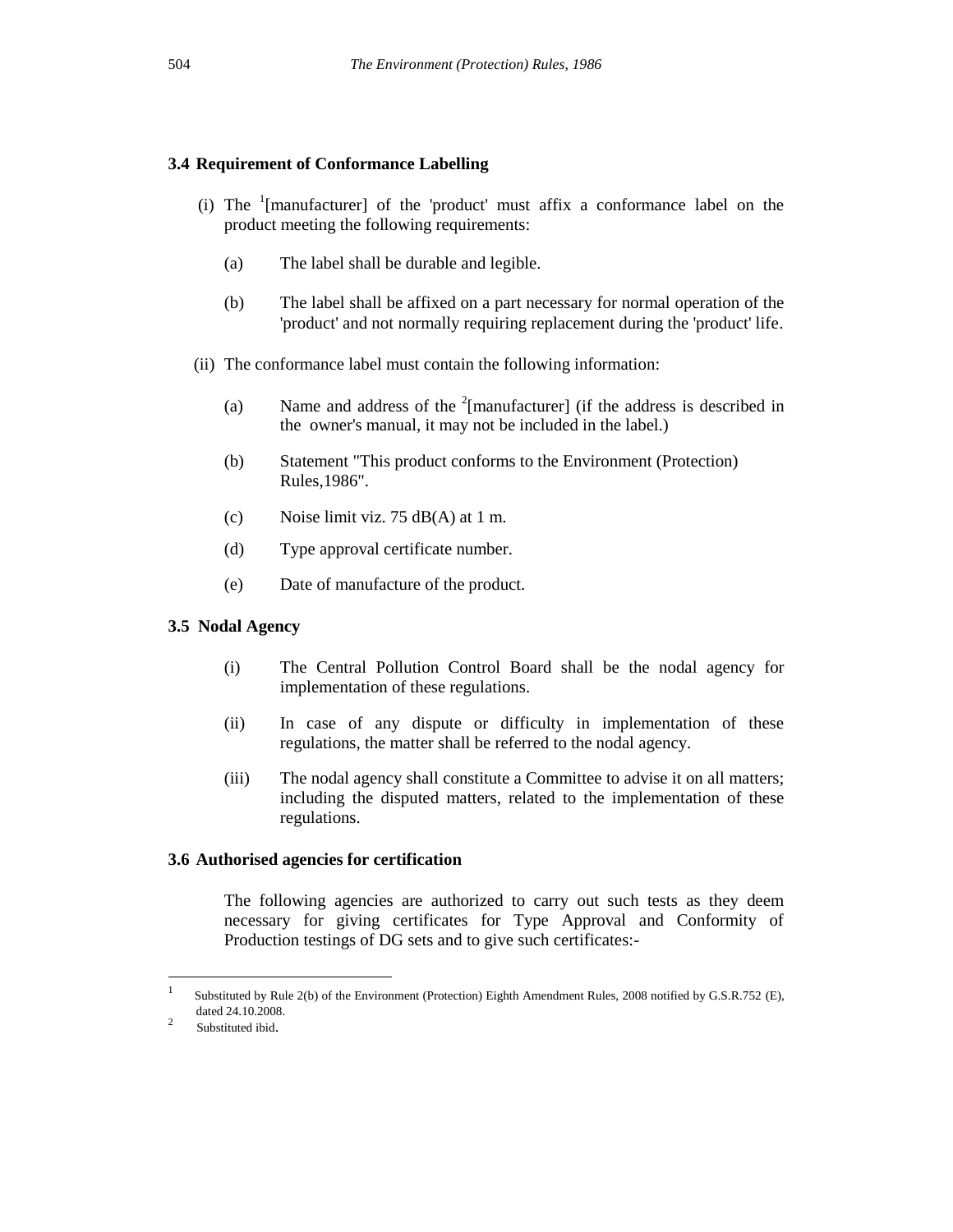- (i) Automotive Research Association of India, Pune
- (ii) National Physical Laboratory, New Delhi
- (iii) Naval Science & Technology Laboratory, Visakhapatnam
- (iv) Fluid Control Research Institute, Palghat
- (v) National Aerospace Laboratory, Bangalore

#### **3.7 Compliance and Testing Procedure**

 $\overline{a}$ 

The compliance and testing procedure shall be prepared and published by the Central Pollution Control Board, with the help of the certification agencies.

## **1 [4.0 Exemption from the provisions of paragraph 1 and3, for the products (diesel generator sets upto 30 KVA) purchased by the Ministry of Defence, Govt. of India**

The products manufactured in or imported into India till  $2[30<sup>th</sup>$  April, 2007] for the purpose of supplying to the Ministry of Defence, shall be exempted from the regulations given in paragraph 1 to 3 above, subject to the following conditions, namely:-

- (i) The  $\frac{3}{2}$ [manufacturer] shall manufacture or import the products only after getting purchase order from the ministry of Defence and shall maintain the record of receipts, production/import, dispatch, etc. for inspection by the Central Pollution Control Board.
- (ii) The special dispensation for noise norms shall be only for the mobile Defence vehicles which, with the present design/configuration, cannot carry the gensets with acoustic enclosures.
- (iii) Director, Ministry of Defence shall ensure and maintain the serial number of all gensets for the Army and he shall also direct the manufacturers of these genets to emboss on the engine and the main body of the gensets, the words **For the use of Army only'.**
- (iv) The genset serial number shall be specially assigned by Ministry of Defence with the request for proposal and contract purchase order and this information shall be forwarded to the Central Pollution Control Board for inspection as and when required.

<sup>1</sup> Inserted by Rule 2 of the Environment (Protection) Second Amendment Rules, 2005 notified vide Notification G.S.R.315(E), dated 16.5.2005. 2

Substituted by Rule 2 of the Environment (Protection) Amendment Rules, 2006 notified by G.S.R.464(E), dated 7.8.2006.

<sup>3</sup> Substituted by Rule 2(c) of the Environment (Protection) Eighth Amendment Rules, 2008 notified by G.S.R.752 (E), dated 24.10.2008.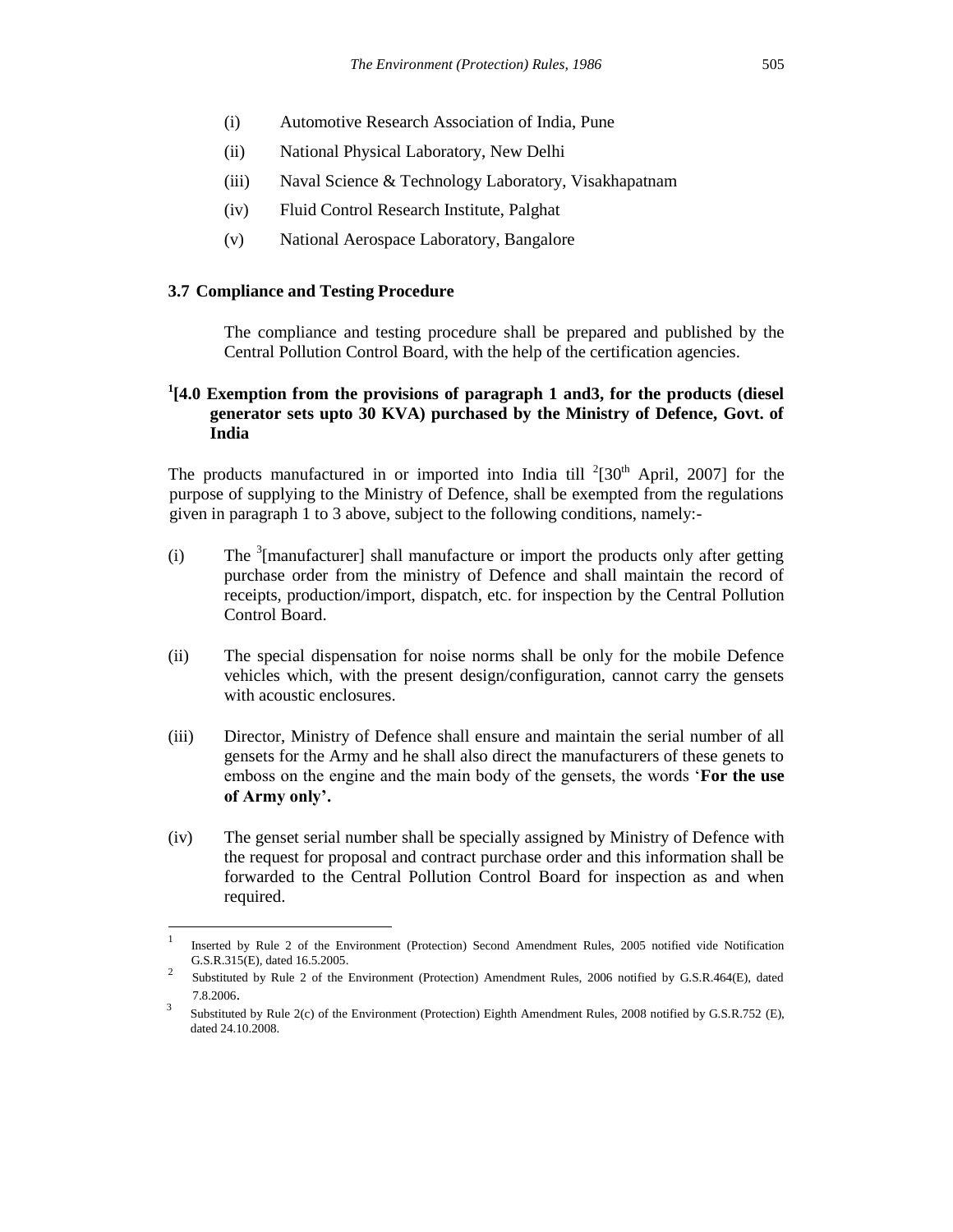- (v) Registers shall be maintained at the manufacturers premises and in the Ministry of Defence to ensure that the number of gensets manufactured under special dispensation are not misused.
- (vi) The gensets procured under this dispensation shall be operated in the remote areas and not in the cities.
- (vii) This shall be a one time exemption during which the Army shall remodel its vehicles to contain the new gensets and also obtain the necessary Type Approval of the gensets.]

#### $^{1}$ [5.0 **[5.0 Exemption from the provisions of paragraph 1 and 3 for sixteen Diesel Generator sets of 45 KVA purchased by the Ministry of Defence, Government of India**

The 45 KVA DG sets manufactured in India for the purpose of their use in Mobile Decontamination System for use by the Ministry of Defence shall be exempted from the regulations given in paragraph 1 to 3 above subject to the following conditions, namely:-

- (i) The special dispensation for the noise norms shall be only for the DG sets to be used in Mobile Decontamination System (MDS) by Army which, with the present design/configuration cannot carry the gensets with acoustic enclosures.
- (ii) The Director, Ministry of Defence shall ensure and maintain the serial number for sixteen gensets and he shall also direct the manufacturers of these generator sets to emboss on the engine and main body of the gensets, the words "For the use of Army only in Mobile Decontamination System  $(MDS)$ ".
- (iii) A register shall be maintained at the manufacturers premises and in the Ministry of Defence to ensure that only sixteen numbers of 45 KVA gensets are manufactured under special dispensation and are not misused elsewhere.]

#### $^{2}$ [6.0 **[6.0 Transportation of Diesel Generator Sets (above 250 KVA)**

(i) Diesel Generator set shall be transported after fulfilling the requirement of certification specified in paragraph 3.2 as a complete unit with acoustic enclosure, or dismantled, with relevant genset number specified on acoustic enclosure and silencer for reassembling of the site of its operation.

 $\frac{1}{1}$  Inserted by Rule 2 of the Environment (Protection) Amendment Rules, 2007 notified by G.S.R. 566(E), dated 29.8.2007.

<sup>2</sup> Inserted by Rule 2(d) of the Environment (Protection) Eighth Amendment Rules, 2008 notified by G.S.R.752 (E), dated 24.10.2008.